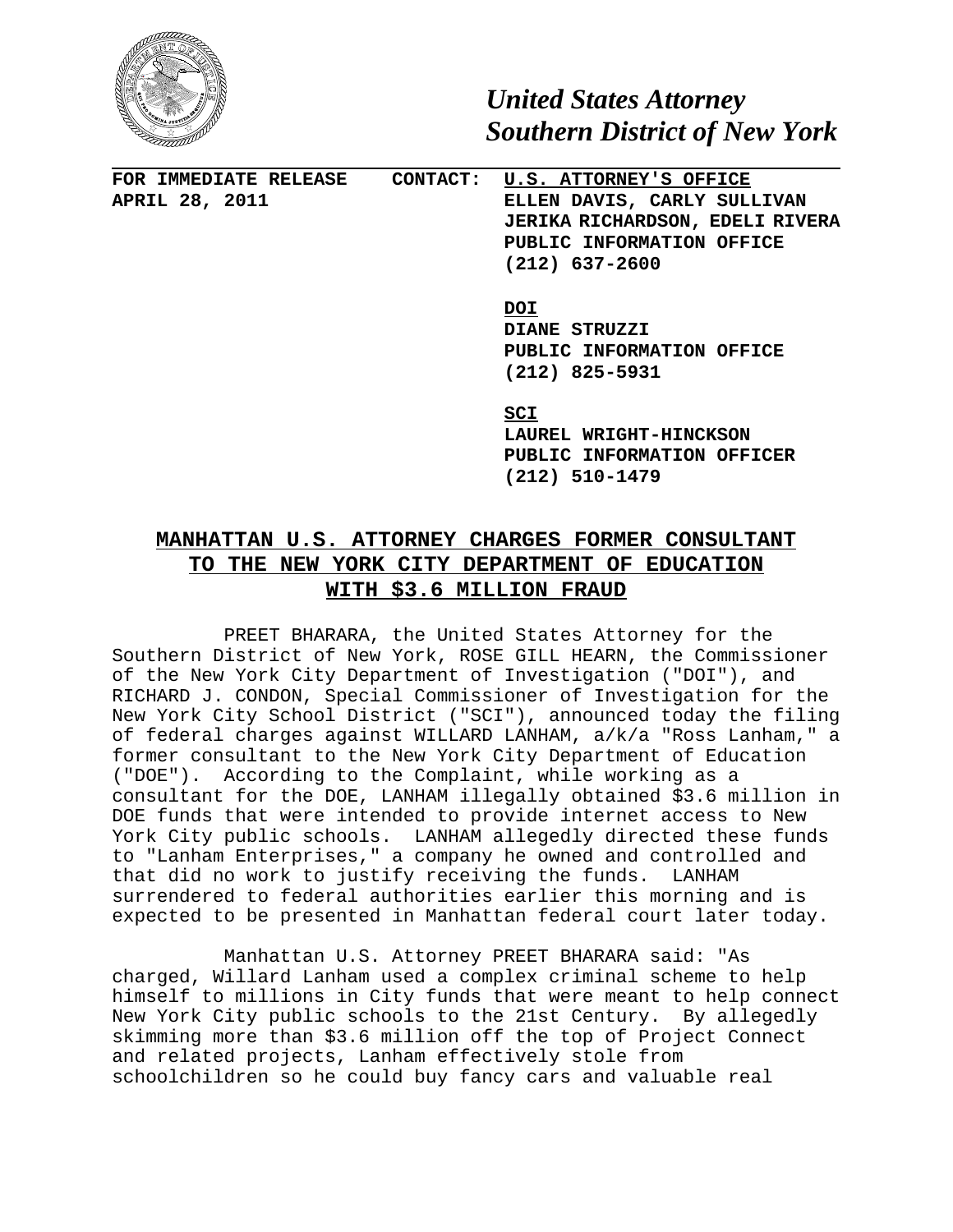estate. In these times of dwindling budgets and looming layoffs for teachers, we will not tolerate those who abuse their positions of trust to plunder the City's payrolls to line their own pockets. Once again, I commend the extraordinary work of Commissioner Rose Gill Hearn and her New York City Department of Investigation, along with Special Commissioner of Investigation Richard Condon, for their extraordinary and essential work in policing corruption, fraud and abuse in New York City."

DOI Commissioner ROSE GILL HEARN said: "This former consultant on a DOE contract is charged with siphoning away millions from a large-scale, City-funded IT and telecommunications project to pay for extravagant personal luxuries at the expense of schoolchildren. But SCI investigators unraveled the charged intricate ruse to find the facts, stop the fraud, and hold the defendant accountable. As DOI did in the Citytime investigation, we will continue to pursue wrongdoing in City-funded contracts, including exposing sham consultants and shell companies that are subterfuge for bilking taxpayers, and we will follow the money trail so stolen funds can be returned to the City's coffers. I thank our partners at the U.S. Attorney's Office for the Southern District of New York for another collaboration on an important corruption case."

SCI Special Commissioner RICHARD J. CONDON said: "This investigation uncovered how Ross Lanham was able to turn a consultant assignment into a lucrative scheme to enrich himself at the expense of the Department of Education over a period of six plus years."

According to the Complaint filed in Manhattan federal court:

From 2002 through October 2008, LANHAM was a consultant to the DOE responsible for managing three major DOE initiatives, including Project Connect, a large-scale cabling, integration, and wireless deployment project with the goal of providing internet access to all New York City public school classrooms. During his tenure as a consultant to the DOE, LANHAM was involved in all aspects of managing Project Connect and the two other initiatives, including providing oversight and supervision of various contractors and subcontractors. Between 2002 and 2008, LANHAM was paid an annual salary of approximately \$200,000, for a total of approximately \$1.4 million in compensation, all of which was billed to, and ultimately paid for, by the DOE.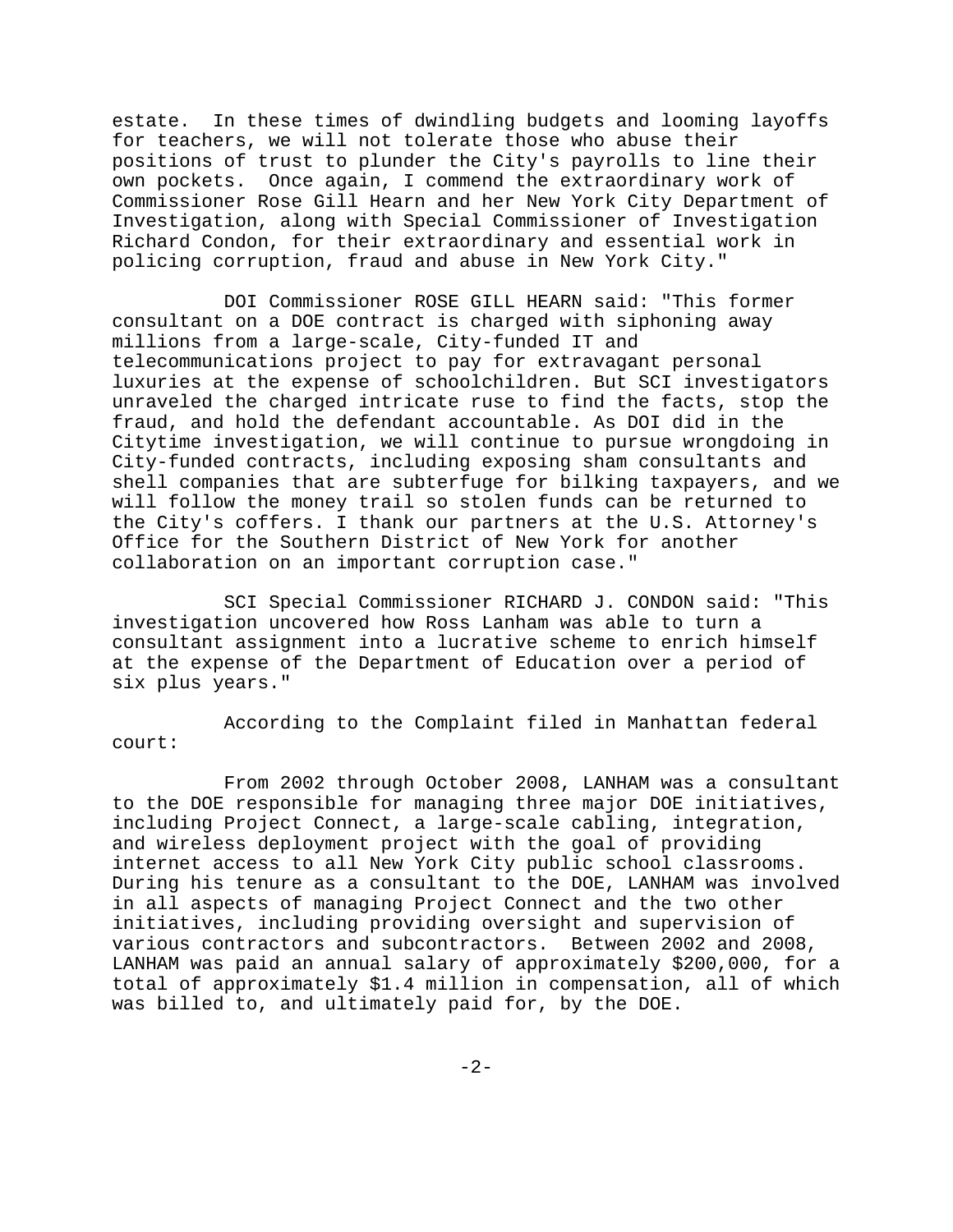LANHAM allegedly abused his position of trust at the DOE by unlawfully, and without authority, converting to his own use an additional \$3.6 million in DOE funds. The money was intended to be used to provide internet access to New York City public school classrooms and to reduce the DOE's costs for its telephone and data line bills. LANHAM knowingly, and without authority, allegedly converted this money from the DOE in two ways.

First, LANHAM orchestrated the hiring of outside consultants (the "LANHAM Consultants"), including his own brother, to work for him on the three DOE projects that he oversaw. He arranged it so that his company, Lanham Enterprises, would pay these consultants directly. He billed a subcontractor working on Project Connect for the work performed by the LANHAM Consultants, and he did so at a much higher rate than what he had actually paid the LANHAM Consultants. He then pocketed the difference.

Second, LANHAM instructed a subcontractor working on the DOE projects to pay the LANHAM Consultants directly, and to bill Lanham Enterprises for approximately that amount. He then used Lanham Enterprises to charge another subcontractor a greatly inflated amount for the work of the LANHAM Consultants, and again pocketed the difference. In both of these circumstances, Lanham Enterprises contributed nothing of value to the work that the LANHAM Consultants performed, other than to submit significantly marked-up invoices for the work that was ultimately paid for by the DOE. Furthermore, LANHAM was never authorized by the DOE to create these business relationships.

To conceal the criminal scheme, he never disclosed to his supervisors at the DOE that Lanham Enterprises was profiting from the work done by the LANHAM Consultants. In fact, throughout this scheme, LANHAM affirmatively misled the DOE and the contractors and subcontractors that he was responsible for overseeing for the DOE. For example:

- LANHAM falsely represented to companies and subcontractors working on Project Connect that the DOE had approved payments to Lanham Enterprises for consulting work when, in fact, the DOE had not.
- LANHAM falsely represented to the DOE that two of the LANHAM Consultants were being paid for by one of the principal Project Connect contractors when, in fact,